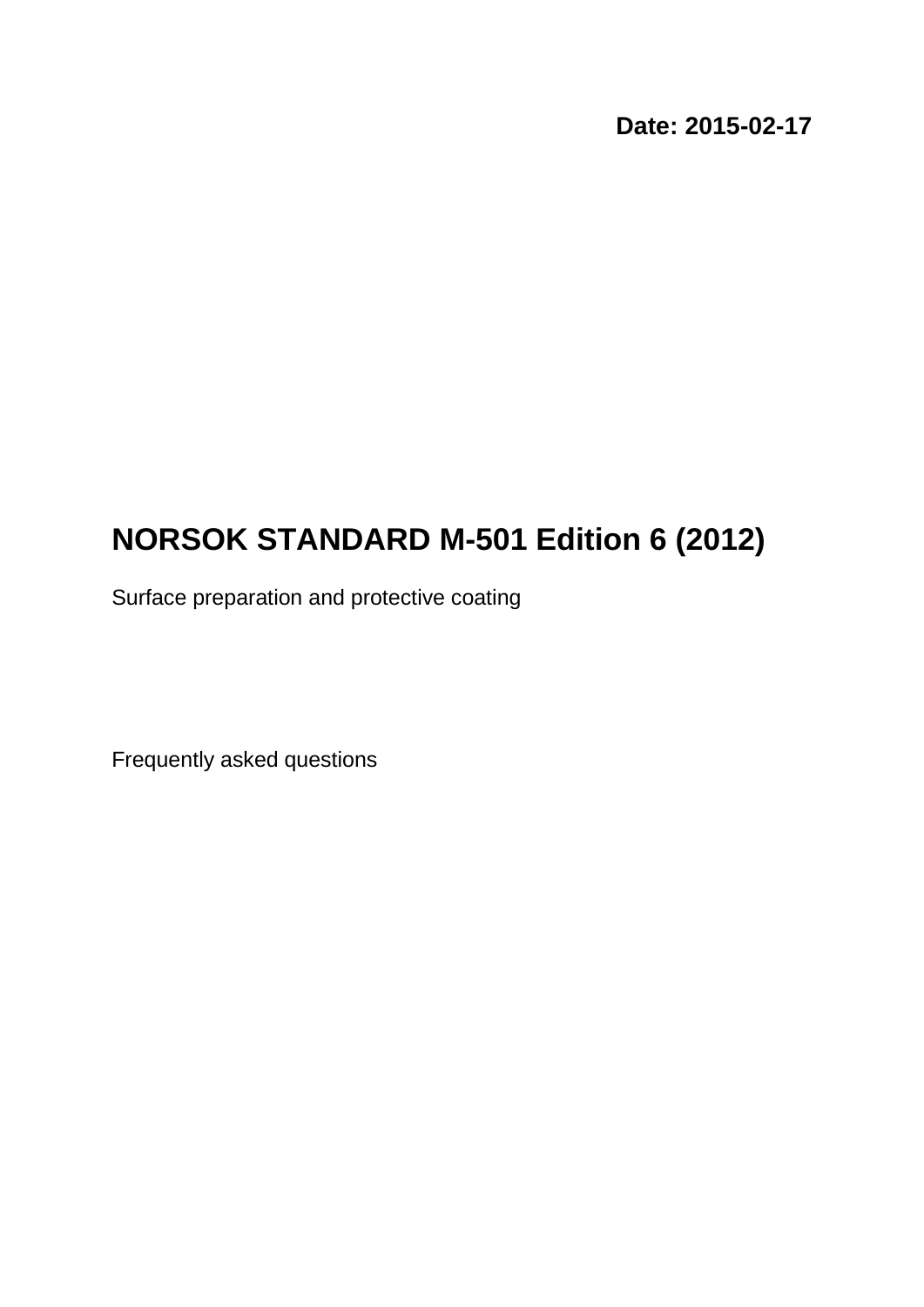FAQ NORSOK standard M501 Ed. 6 (2012)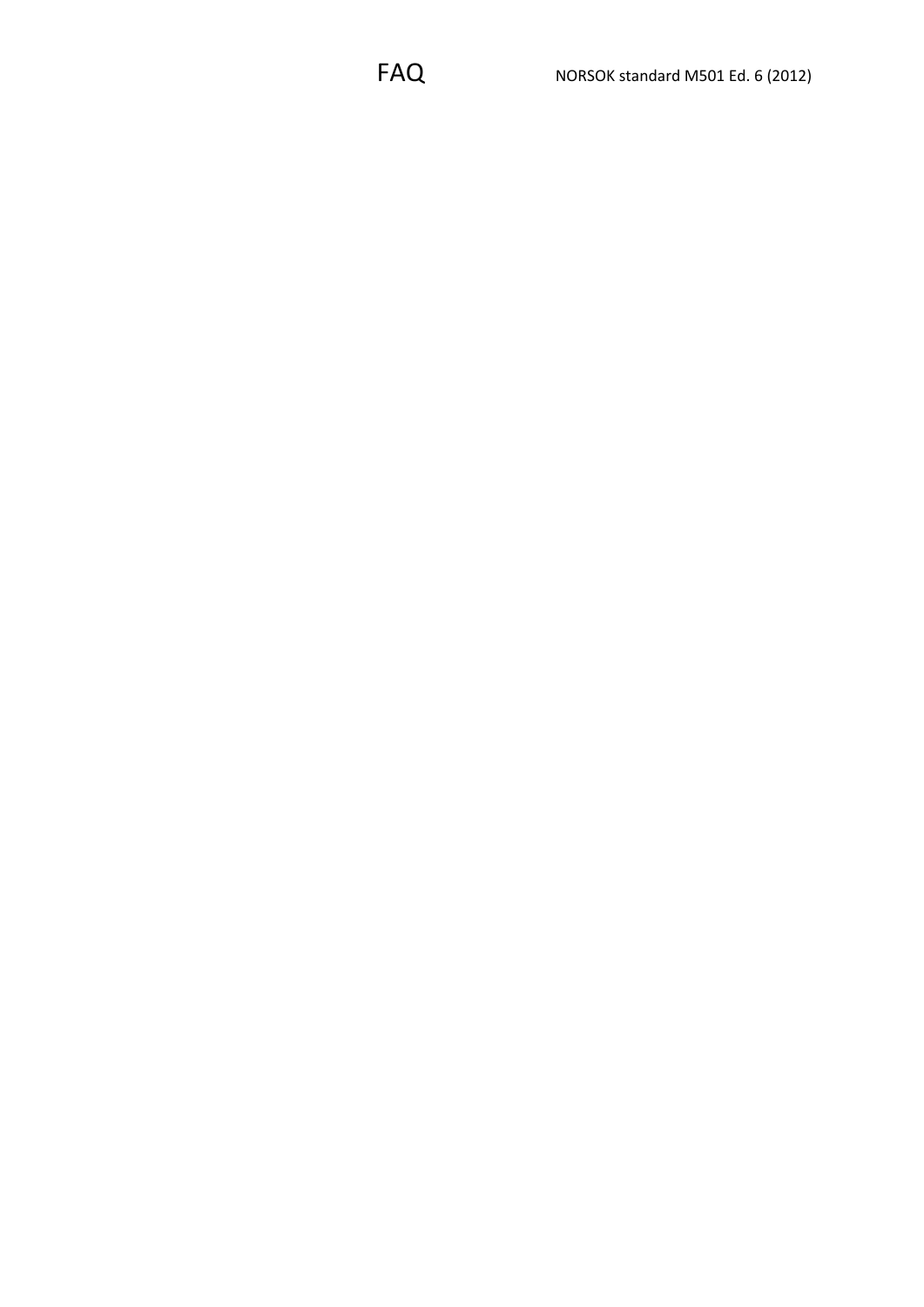## **INTRODUCTION**

NORSOK standard M501 Edition 6 was issued in 2012. The standard is used worldwide by many organizations and persons. Questions are being brought up both with respect to use of the standard and to the various requirements and sections in the standard. The aim of this document is to ensure uniform practicing of the standard.

| M-501 clause | <b>Questions/answers</b>                                                                                                                                                                                                                                                                                                                                                                                                                                                                                                                                                                                                                                                                                                                                                                                                                                                                                                                                                                                                                                                                                                                                                                                                                                                                                                                                                                                                                                                                                                                                   |
|--------------|------------------------------------------------------------------------------------------------------------------------------------------------------------------------------------------------------------------------------------------------------------------------------------------------------------------------------------------------------------------------------------------------------------------------------------------------------------------------------------------------------------------------------------------------------------------------------------------------------------------------------------------------------------------------------------------------------------------------------------------------------------------------------------------------------------------------------------------------------------------------------------------------------------------------------------------------------------------------------------------------------------------------------------------------------------------------------------------------------------------------------------------------------------------------------------------------------------------------------------------------------------------------------------------------------------------------------------------------------------------------------------------------------------------------------------------------------------------------------------------------------------------------------------------------------------|
| no           |                                                                                                                                                                                                                                                                                                                                                                                                                                                                                                                                                                                                                                                                                                                                                                                                                                                                                                                                                                                                                                                                                                                                                                                                                                                                                                                                                                                                                                                                                                                                                            |
| 4.5          | Q: The standard does not intend to exclude other alternative systems, according to 4.5<br>"For those coating systems which are subject to pre-qualification, the specified coating<br>systems are examples, and alternative coating systems may be used if the<br>requirements of this NORSOK standard are fulfilled." Can a three-coat system without<br>zinc rich primer be regarded as an alternative system to system no. 1?                                                                                                                                                                                                                                                                                                                                                                                                                                                                                                                                                                                                                                                                                                                                                                                                                                                                                                                                                                                                                                                                                                                           |
|              | A: For Coating System No.1, a zinc primer shall be used (either a zinc epoxy or zinc<br>silicate), the number of coats and the coating film thickness presented in Annex A are<br>minimum requirements which shall apply for coating systems subject to pre-<br>qualification testing.                                                                                                                                                                                                                                                                                                                                                                                                                                                                                                                                                                                                                                                                                                                                                                                                                                                                                                                                                                                                                                                                                                                                                                                                                                                                     |
|              | I.e. a 3-coat system without zinc rich primer cannot be regarded as an alternative<br>system – only exception from this is that the proposed system meets the requirements<br>in A1, Note 6.                                                                                                                                                                                                                                                                                                                                                                                                                                                                                                                                                                                                                                                                                                                                                                                                                                                                                                                                                                                                                                                                                                                                                                                                                                                                                                                                                               |
|              | A1. Note 6 states that 2 coat system without zinc can be used if documentation applies<br>and the DFT $> 1000$ µm.                                                                                                                                                                                                                                                                                                                                                                                                                                                                                                                                                                                                                                                                                                                                                                                                                                                                                                                                                                                                                                                                                                                                                                                                                                                                                                                                                                                                                                         |
| 4.13         | "Welds shall be continuous. Tack welding is not accepted."<br>Q: We are of the opinion that this text must not be read so that intermittent welds<br>cannot be used. Our reasoning is as follows;<br>This clause was introduced first in Rev. 6 which would imply that similar<br>$\bullet$<br>concerns were not present in the industry before this, which we believe is<br>unlikely. We are therefore of the opinion that limitation to intermittent welding<br>shall be agreed elsewhere between the two parties except for as now, bought<br>equipment.<br>If the requirement is general for all structures, systems etc. it should have been<br>$\bullet$<br>presented in subclause 6.1 of M-501. Subclause 4.13 explicitly says<br>"Additional requirements to equipment".<br>We have not been able to find this limitation to use intermittent welding under<br>group N or M in NORSOK which further leads us to believe that structural<br>integrity and long term corrosion resistance shall be used to evaluate if<br>intermittent welds are permitted or not and agreed between the parties<br>elsewhere.<br>We consider tack welding and intermittent welding two different things.<br>A: The word tack welding in subclause 4.13 is unfortunate, as the intention is to avoid<br>use of intermittent welding. The reason for the requirement is that it is impossible to<br>obtain good corrosion preventive coating where intermittent welds are used.<br>This requirement is given in subclause 4.13 (equipment) because intermittent welds |
|              | are rarely used for structures, and therefore normally not relevant as a requirement for                                                                                                                                                                                                                                                                                                                                                                                                                                                                                                                                                                                                                                                                                                                                                                                                                                                                                                                                                                                                                                                                                                                                                                                                                                                                                                                                                                                                                                                                   |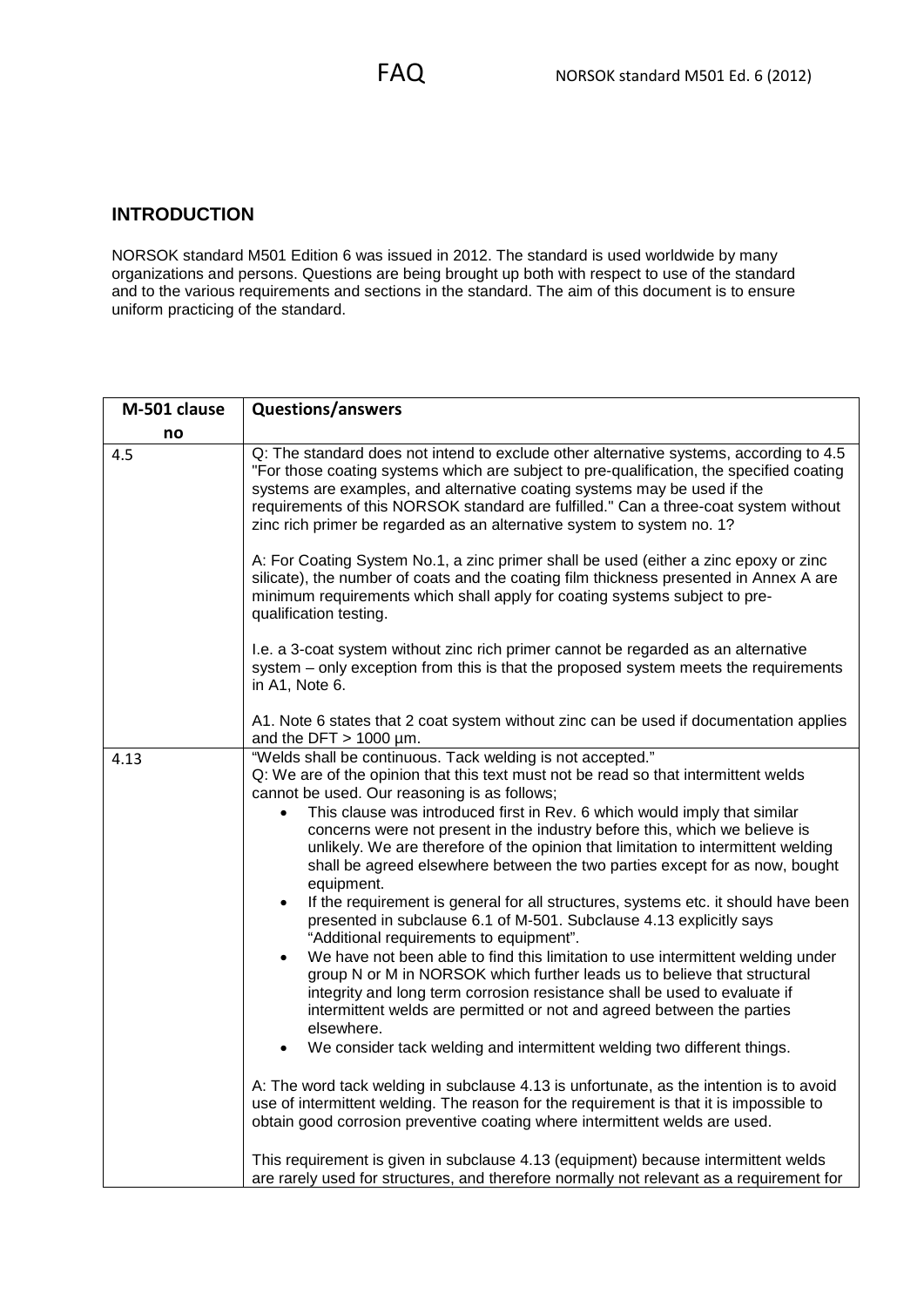|              | structural items. This may be incorrect and the requirement should be generalized to<br>cover at least equipment and outfitting, and for your case also structures.                                                                                                                                                                                                                  |
|--------------|--------------------------------------------------------------------------------------------------------------------------------------------------------------------------------------------------------------------------------------------------------------------------------------------------------------------------------------------------------------------------------------|
|              | For areas where coating system 8 is found acceptable, it is a prerequisite that the area<br>is non corrosive. In such cases, use of intermittent welds and a subsequent poorer<br>surface protection in crevices should not be a problem, as corrosion is not an issue in<br>any case.                                                                                               |
| 5            | "All coating products shall as a minimum be in accordance with relevant Norwegian<br>regulatory requirements regardless of where the coating operation takes place."                                                                                                                                                                                                                 |
|              | Q: What is meant by Norwegian regulatory requirements in this context and why does it<br>apply to coating products in specific? Would this statement also apply to coating<br>application and services?                                                                                                                                                                              |
|              | A: The reason for this statement is twofold:<br>1. ensuring that the applied coating system meets Norwegian regulatory<br>requirements when the item is shipped to and installed in Norway;<br>2. ensuring that the minimum HSE requirements applicable in Norway are also<br>fulfilled when coating is applied in other countries.                                                  |
| 6.2          | "The grit shall be non-metallic and free from chlorides when used on stainless steel<br>substrates."                                                                                                                                                                                                                                                                                 |
|              | Q: Does NORSOK prescribe a measurable level to define 'free from chlorides'?<br>For instance BS EN ISO 11126-10:2004 Table 2 prescribes for water-soluble chlorides<br>a max. 0,0025 % (25 PPM).                                                                                                                                                                                     |
|              | A: NORSOK M-501 does not specify the way to measure this and this should be<br>explained in next edition. The reference EN ISO 11126-10:2004 is a good suggestion.                                                                                                                                                                                                                   |
| 10.1 Table 1 | Q: In terms of corrosion from scribe (ISO 20340), 3 mm is for coating system with Zn<br>primer, 8 mm is for coating system without Zinc primer. This is confusing. In the cases<br>where coating system without zinc primer could be seen as alternative coating system.<br>Why the requirement of 8 mm for coatings without zinc?                                                   |
|              | A: Regarding the 8 mm requirement for the systems without zinc the reason is that a<br>typical historically good zinc free system in NORSOK M-501 (system no. 7B) has a<br>corrosion from scribe at approximately 4 to 8 mm in the ISO 20340 weather test.<br>During the last revision of ISO 20340 8mm was decided to not rule out the at that time<br>already proven good systems. |
|              | Q: What is the understanding of splash zone?                                                                                                                                                                                                                                                                                                                                         |
|              | A: In the offshore industry this is defined by codes, but for all practical purposes it<br>means the complete extension of the tidal zone + the wave zone.                                                                                                                                                                                                                           |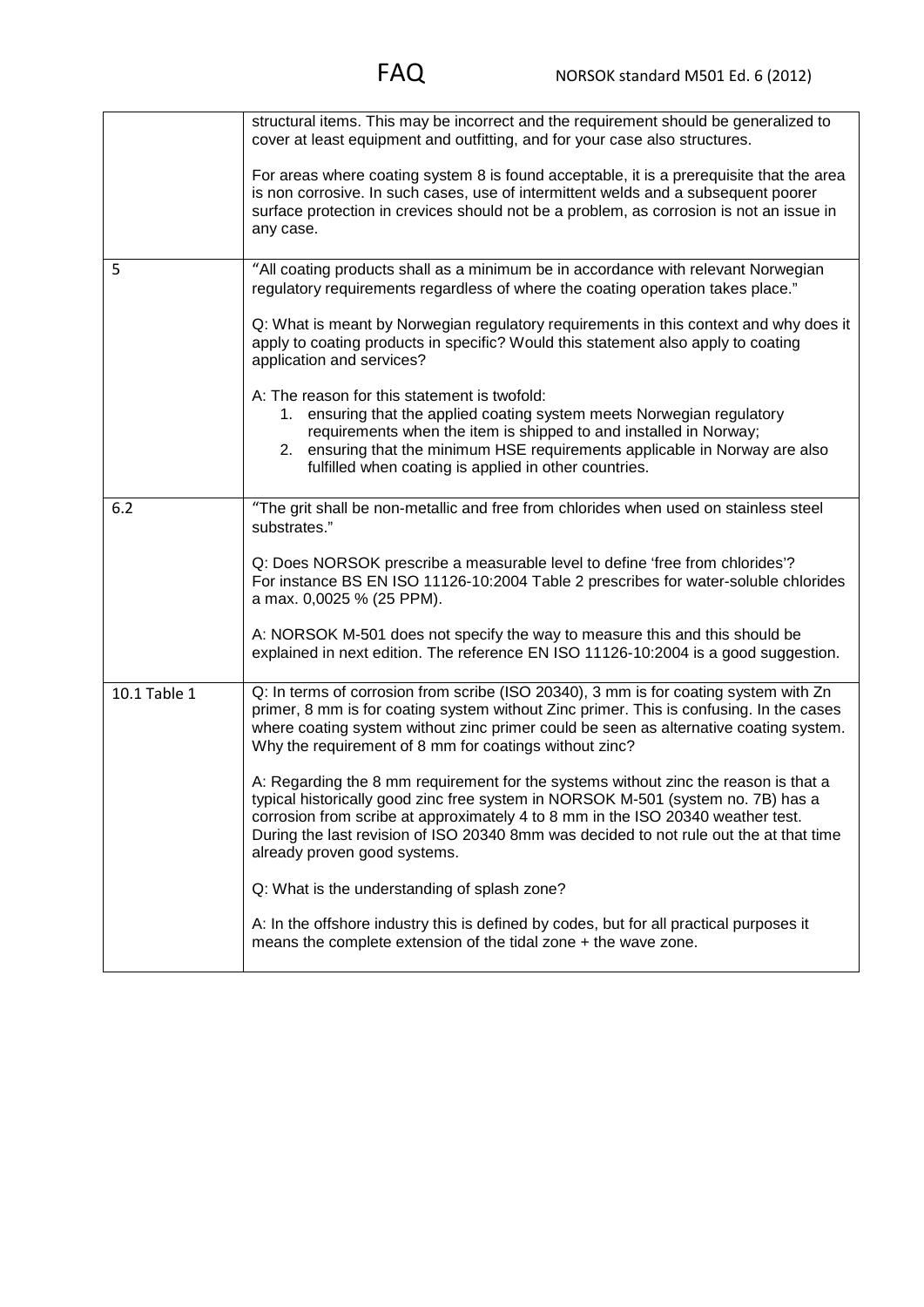| 10.2.3, Table 2                                                                                                                                                                                                                                                                                                      | following (marked in red) changed version:                               | Table 2 does only describe the qualification using TSA as coating. Please use the                                                                                                                                                                                                                                                                                                                                                          |  |  |
|----------------------------------------------------------------------------------------------------------------------------------------------------------------------------------------------------------------------------------------------------------------------------------------------------------------------|--------------------------------------------------------------------------|--------------------------------------------------------------------------------------------------------------------------------------------------------------------------------------------------------------------------------------------------------------------------------------------------------------------------------------------------------------------------------------------------------------------------------------------|--|--|
|                                                                                                                                                                                                                                                                                                                      |                                                                          |                                                                                                                                                                                                                                                                                                                                                                                                                                            |  |  |
| Table 2 - Qualification of metal spraying                                                                                                                                                                                                                                                                            |                                                                          |                                                                                                                                                                                                                                                                                                                                                                                                                                            |  |  |
|                                                                                                                                                                                                                                                                                                                      | Test                                                                     | Acceptance criteria                                                                                                                                                                                                                                                                                                                                                                                                                        |  |  |
| <b>Visual examination of coating</b>                                                                                                                                                                                                                                                                                 |                                                                          | See 8.3.                                                                                                                                                                                                                                                                                                                                                                                                                                   |  |  |
| All test panels shall be examined without                                                                                                                                                                                                                                                                            |                                                                          |                                                                                                                                                                                                                                                                                                                                                                                                                                            |  |  |
| magnification and with 10X magnification.                                                                                                                                                                                                                                                                            |                                                                          |                                                                                                                                                                                                                                                                                                                                                                                                                                            |  |  |
| Film thickness and shape test (see NOTE 2)                                                                                                                                                                                                                                                                           |                                                                          | TSA: Minimum 200 µm on all specimen surfaces<br>TSZ: Minimum 100 µm on all specimen surfaces<br>(ISO 19840).                                                                                                                                                                                                                                                                                                                               |  |  |
|                                                                                                                                                                                                                                                                                                                      | Adhesion (see NOTE 3) ISO 4624. All test                                 | TSA: No single measurement less than 9,0 MPa.                                                                                                                                                                                                                                                                                                                                                                                              |  |  |
|                                                                                                                                                                                                                                                                                                                      | panels shall be tested. Examination of the test                          | TSZ: No single measurement less than 5,0 MPa                                                                                                                                                                                                                                                                                                                                                                                               |  |  |
| specimens shall be conducted after rupture to<br>determine the cause of failure.                                                                                                                                                                                                                                     |                                                                          | Re-testing is required if the failure occurred at the<br>adhesive/coating interface.                                                                                                                                                                                                                                                                                                                                                       |  |  |
|                                                                                                                                                                                                                                                                                                                      |                                                                          | Test equipment with an automatic centered pulling                                                                                                                                                                                                                                                                                                                                                                                          |  |  |
|                                                                                                                                                                                                                                                                                                                      |                                                                          | force shall be used.                                                                                                                                                                                                                                                                                                                                                                                                                       |  |  |
| NOTE 1 General: Test materials shall be of a comparable grade to be used in production. The coating shall be applied in<br>accordance with this NORSOK standard and the proposed procedure.<br>NOTE 2 Specimens for shape test: One 1500 mm long "T", "I" or "H" shaped profile approximately dimensions 750 mm high |                                                                          |                                                                                                                                                                                                                                                                                                                                                                                                                                            |  |  |
| and 13 mm thick. Another specimen shall be cut from a 1500 mm long 50 mm diameter pipe.<br>NOTE 3 Specimens for adhesion test: Five specimens for the adhesion test shall be prepared according to the requirements<br>of ISO 4624 using minimum 5 mm thick panels.                                                  |                                                                          |                                                                                                                                                                                                                                                                                                                                                                                                                                            |  |  |
|                                                                                                                                                                                                                                                                                                                      |                                                                          |                                                                                                                                                                                                                                                                                                                                                                                                                                            |  |  |
| 10.2.3, Table 2,<br>Note 3                                                                                                                                                                                                                                                                                           |                                                                          | Q: Does this mean five test plates that the dollies are glued to? Provides details of an<br>alternative Test Panel for carrying out CPT tests. Metal Spraying needs additional<br>requirements as per Table 2, Note 2. Does a drawing of the test panel exist?                                                                                                                                                                             |  |  |
|                                                                                                                                                                                                                                                                                                                      | moment.                                                                  | A: For metallic sprayed coating the additional adhesion test means 5 test panels<br>(specimens) each have room for 6 dollies (ISO 4624). That means in total 30 adhesion<br>measurements. The shape of the test specimens are not given and just have to be<br>minimum 5 mm thick. So that means that any panel in right material can be used. The<br>sizes and shapes are well defined in the standard and no picture is available at the |  |  |
|                                                                                                                                                                                                                                                                                                                      |                                                                          | The need for a picture to describe will be considered in the next edition of the standard.                                                                                                                                                                                                                                                                                                                                                 |  |  |
| 10.3                                                                                                                                                                                                                                                                                                                 |                                                                          | Q: The clarification is related to the interpretation of "application contractor". Can<br>"application contractor" be interpreted to be the company that not does the painting<br>themselves, but the company that does the engineering design?                                                                                                                                                                                            |  |  |
|                                                                                                                                                                                                                                                                                                                      | given in NORSOK M-501 ed. 6.                                             | A: The company that actually does the coating work shall make the CPS themselves.<br>The reason for that is that they are the only ones to know what type of equipment etc.<br>they use and shall show through the CPS that they have understood the requirements                                                                                                                                                                          |  |  |
| 11, Note 1                                                                                                                                                                                                                                                                                                           |                                                                          | Q: What is the adhesion requirement for system no. 2B during CPT and production?                                                                                                                                                                                                                                                                                                                                                           |  |  |
|                                                                                                                                                                                                                                                                                                                      | A: 5 MPa as for all other systems except system no. 2A.                  |                                                                                                                                                                                                                                                                                                                                                                                                                                            |  |  |
| 11, Note 4                                                                                                                                                                                                                                                                                                           |                                                                          | Q: What does "absolute minimum value is 5,0 MPa" mean?                                                                                                                                                                                                                                                                                                                                                                                     |  |  |
|                                                                                                                                                                                                                                                                                                                      | Coating Systems No. 1, 2B, 3, 4, 5, 6, 7, 8 and 9<br>single measurement. | A: This means that during production the following criteria shall be met;<br>the minimum acceptable adhesion value shall not be less than 5,0 MPa for any<br>single measurement Coating System No. 2A,<br>the minimum acceptable adhesion value shall not be less than 7,0 MPa for any                                                                                                                                                     |  |  |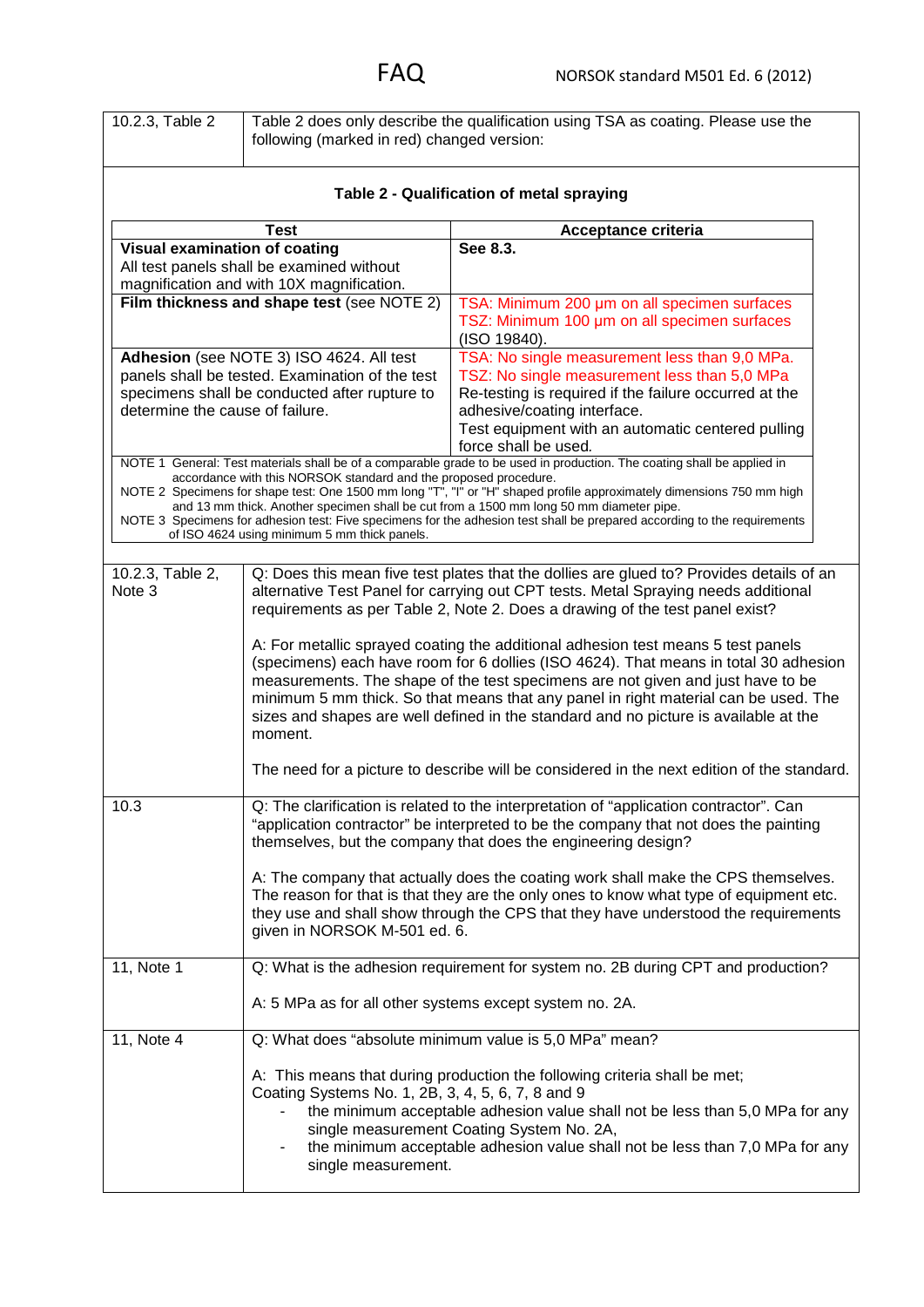| 11, Note 5    | Q: Why is the requirement for minimum glue failure 15 MPa, when the coating<br>adhesion requirement is 5 MPa?                                                                                                                                                                                                                                                                                                                                                                                                            |
|---------------|--------------------------------------------------------------------------------------------------------------------------------------------------------------------------------------------------------------------------------------------------------------------------------------------------------------------------------------------------------------------------------------------------------------------------------------------------------------------------------------------------------------------------|
|               | A: The reason for this is that a typical system with very good adhesion may normally<br>have an adhesion of 15 MPa and higher. If That system is measured at 5 MPa it would<br>therefore be an indication of bad curing or at least something not good. To make sure<br>that the 50 % value from the CPT is good enough even for those systems, this glue<br>failure request is set. A glue failure will give lower adhesion than the actual adhesion<br>properties for coating system, also measured during production. |
| 11 and        | Q: Is the holiday detection test valid for all submerged systems?                                                                                                                                                                                                                                                                                                                                                                                                                                                        |
| A.3, Note 1   | A: The holiday test (ISO 29601) is required for the following coatings systems:<br>Coating System no. 3A - 3F, but is not required for Coating System no. 3G.                                                                                                                                                                                                                                                                                                                                                            |
|               | The test is not required for Coating System no. $7A - 7C$ , providing that CP system is<br>used.                                                                                                                                                                                                                                                                                                                                                                                                                         |
| 11            | Q: What is the meaning of "spot checks"?                                                                                                                                                                                                                                                                                                                                                                                                                                                                                 |
|               | A: «Spot checks» means doing the specified test at an agreed time and place/position.<br>As Note 6 under table 3 defines, this shall be agreed upon before the start of each<br>project and included in the inspection and test plan.                                                                                                                                                                                                                                                                                    |
| A.1, Note 4   | Clarification:<br>Refers to system no. 7A and the cathodic disbonding test.                                                                                                                                                                                                                                                                                                                                                                                                                                              |
| A.1, Note 6   | Q: What is the meaning of Note 6 of the tabulated system no. 1? Does it mean if the<br>primer other than zinc rich primer is one part of alternative system of system no. 1, the<br>alternative system should 1000 micron in DFT and meets all the requirements of the<br>NORSOK M-501?                                                                                                                                                                                                                                  |
|               | A: The intention of Note 6 is that it is allowed to replace system no. 1 with system 7A<br>(minimum 2 coats of a total of 1000 µm DFT without zinc primer). The background for<br>this is the experience with the use of i.e. glass flake epoxies/polyesters (30 year<br>lifetime) that can be a satisfactory and even better replacement than system no. 1.                                                                                                                                                             |
| A.2, Note 1   | Q: The pores shall be sealed but no measurable overlay. How can an inspector test to<br>see that this is the case?                                                                                                                                                                                                                                                                                                                                                                                                       |
|               | A: This is ensured by measuring the dry film thickness of the total system in<br>combination with visually inspection. A good suggestion is to use an on-site 30X<br>microscope to help with inspecting the surface visually. The color shall be so thin that<br>the surface shines a bit through.                                                                                                                                                                                                                       |
|               | If one should expect too high sealer thickness, the PIG (paint inspection gauge) can be<br>used, but this is a destructive test.                                                                                                                                                                                                                                                                                                                                                                                         |
| A.3           | Clarification:<br>The reason for the 350 µm requirement for system 7C ( $\geq$ 50 °C) is that the degradation<br>mechanism can be different for higher temperatures. To prevent those higher<br>temperature systems to be chosen for low temperature equipment to "save" coating<br>material, the NORSOK M-501 revision group decided to have the same thickness<br>requirements for system 7B and C.                                                                                                                    |
| A.5.1, Note 2 | "Coating alternative 2)" refers to 1 coat zinc rich epoxy +1 x epoxy tie coat in this table.                                                                                                                                                                                                                                                                                                                                                                                                                             |
| A6, Note 1    | Q: Why cannot zinc be applied on stainless steel?                                                                                                                                                                                                                                                                                                                                                                                                                                                                        |
|               | A: Because of the potential liquid metal embrittlement of the stainless steel in the event                                                                                                                                                                                                                                                                                                                                                                                                                               |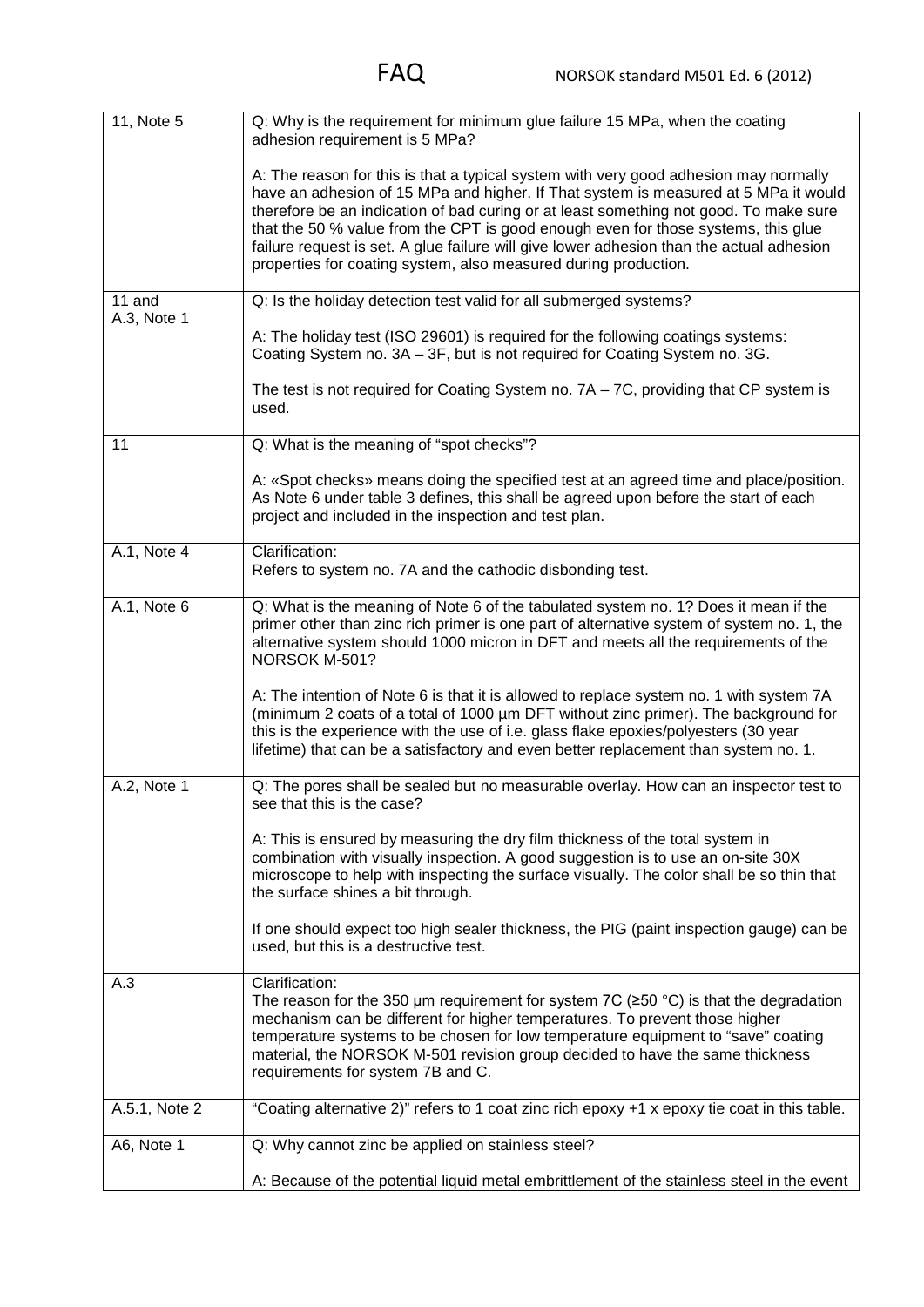|             | of high temperature exposure (e.g. fire). Melting Zinc can penetrate into the grain<br>boundaries of the stainless alloy and weaken the material.                                                                                                                                                                                                                                                                                                                                                                                                                                                                                                                                                                                                                                                                                                                                                                                                                                                                                                                                                                                                                                                                                                                                                                                                                                                                                                                                                                                                                                                                                                                                                                                                                                                                                                                                                                                                                                                                                                                                                                                                                                                                                                                                         |
|-------------|-------------------------------------------------------------------------------------------------------------------------------------------------------------------------------------------------------------------------------------------------------------------------------------------------------------------------------------------------------------------------------------------------------------------------------------------------------------------------------------------------------------------------------------------------------------------------------------------------------------------------------------------------------------------------------------------------------------------------------------------------------------------------------------------------------------------------------------------------------------------------------------------------------------------------------------------------------------------------------------------------------------------------------------------------------------------------------------------------------------------------------------------------------------------------------------------------------------------------------------------------------------------------------------------------------------------------------------------------------------------------------------------------------------------------------------------------------------------------------------------------------------------------------------------------------------------------------------------------------------------------------------------------------------------------------------------------------------------------------------------------------------------------------------------------------------------------------------------------------------------------------------------------------------------------------------------------------------------------------------------------------------------------------------------------------------------------------------------------------------------------------------------------------------------------------------------------------------------------------------------------------------------------------------------|
| A.7         | Q: For Coating system 7B for submerged carbon and stainless steel , ≤50 °C, and<br>Coating system 7C for submerged carbon and stainless steel, >50 °C, the coating<br>system is stated as "Two component epoxy. Minimum number of coats: 2. Complete<br>coating system:" for both 7B and 7C. As 7C can be used at higher temperatures,<br>shouldn't the coating system be "Two component phenolic epoxy"?, otherwise there<br>is no difference between 7B and 7C.<br>A: Testing at Sintef shows that regular epoxies can have good properties above 50°C<br>subsea and some phenolic epoxies have not. Therefore the only difference between<br>system 7B and C is how the system is tested. Specifying epoxy does not rule out to<br>use phenolic epoxy.                                                                                                                                                                                                                                                                                                                                                                                                                                                                                                                                                                                                                                                                                                                                                                                                                                                                                                                                                                                                                                                                                                                                                                                                                                                                                                                                                                                                                                                                                                                                 |
| A.7, Note 6 | Clarification:<br>Refers to the specified cyclic weather test given in ISO 20340, but without chalking<br>requirements and with the corrosion from scribe in accordance with the non-zinc<br>requirements.                                                                                                                                                                                                                                                                                                                                                                                                                                                                                                                                                                                                                                                                                                                                                                                                                                                                                                                                                                                                                                                                                                                                                                                                                                                                                                                                                                                                                                                                                                                                                                                                                                                                                                                                                                                                                                                                                                                                                                                                                                                                                |
| Annex C     | Clarification regarding the high temperature cathodic disbonding test:<br>The test method was developed in a JIP at SINTEF between 2009 and 2011. The<br>initiative to the JIP was taken by paint suppliers and SINTEF performed the research.<br>The JIP was open for any company to participate. The participants were Carboline,<br>International Paint, Jotun, Hempel, PPG, ExxonMobil and Aker Solutions. The<br>objective with the JIP was to develop a test for high temperature cathodic disbonding<br>(HTCD) and to get the test method accepted in NORSOK M-501.                                                                                                                                                                                                                                                                                                                                                                                                                                                                                                                                                                                                                                                                                                                                                                                                                                                                                                                                                                                                                                                                                                                                                                                                                                                                                                                                                                                                                                                                                                                                                                                                                                                                                                                |
|             | 1. The evaluation of the test method was done in the JIP. In the order of 15-20<br>coating systems were tested under various conditions and procedures.<br>However, in such JIPs the suppliers probably do not push the limits of the<br>products they submit, since they want their products to pass the test, when the<br>testing is performed in front of potential customers. After publication of M-501<br>rev 6, SINTEF have performed a few qualification tests, now probably closer to<br>the limits of the products. A problem with accumulation of hypochlorite in the<br>test electrolyte was discovered that had to be amended. SINTEF performed a<br>re-test at their own expense, and proved that the amendment solved the<br>problem. SINTEF is not aware of any inconsistencies in the results. The<br>method closely simulates the conditions found on hot, submerged offshore<br>steel surfaces and is only mildly accelerated. The test is therefore expected to<br>be relevant.<br>Five major paint suppliers were members of the JIP and participated in<br>2.<br>developing the method and setting the test requirements. The concerns and<br>proposals from the paint suppliers were very much included in the<br>development of the test. E.g. the temperature gradient in the test was<br>proposed by the paint companies. The paint suppliers were also participating<br>in the M-501 committee that prepared Revision 6. A joint proposal to include<br>the test method was submitted from the participants in the JIP, including the<br>five paint suppliers.<br>3. As stated above, the test method was developed to closely replicate the<br>conditions offshore. The test parameters are therefore assumed to be relevant.<br>The evaluation criteria are the same as in ISO 20340.<br>4. At the time of the revision of NORSOK M-501, SINTEF was the only company<br>that had an apparatus for testing coatings at steel temperatures >100 °C.<br>However, there is no requirement for approval of the apparatus by the<br>NORSOK M-501 committee or any other group or committee. Hence, anyone<br>can build an apparatus, which is described in detail in Knudsen et al: "Cathodic<br>Disbonding at High Temperature". Paper No. 11023, CORROSION/2011. |
|             | Since the method is included in M-501 the NORSOK committee expects<br>SINTEF to be helpful to other laboratories that want to build an apparatus. For                                                                                                                                                                                                                                                                                                                                                                                                                                                                                                                                                                                                                                                                                                                                                                                                                                                                                                                                                                                                                                                                                                                                                                                                                                                                                                                                                                                                                                                                                                                                                                                                                                                                                                                                                                                                                                                                                                                                                                                                                                                                                                                                     |